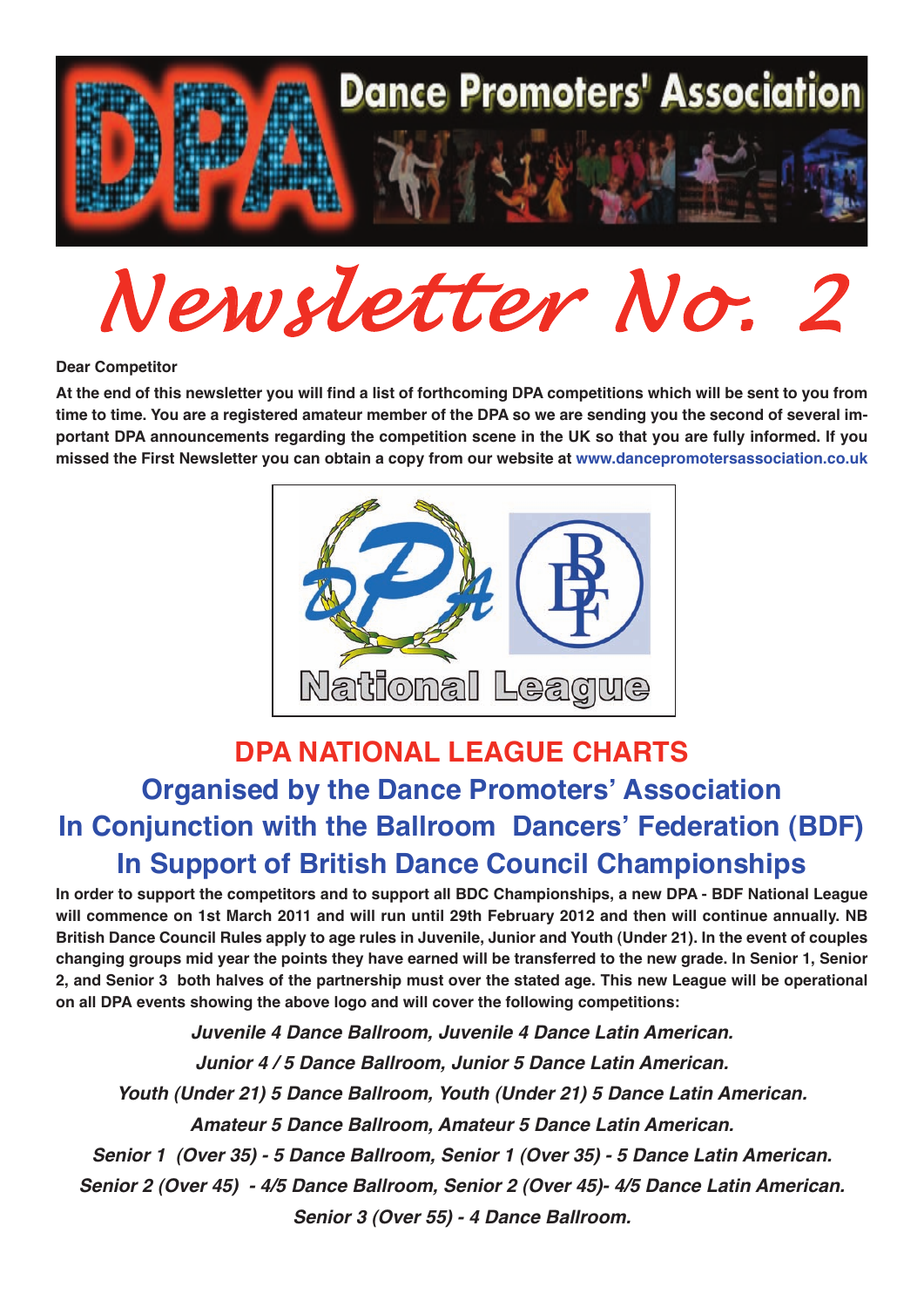| <b>Points Structure DPA Open Competitions</b>                           |  |     |        |             |    |    |      |              |  |      |  |
|-------------------------------------------------------------------------|--|-----|--------|-------------|----|----|------|--------------|--|------|--|
|                                                                         |  |     |        | $\leqslant$ | 69 |    | Semi | Quart   Prev |  | Prev |  |
| 12.                                                                     |  | 10  | 9      | 8           |    | o  |      |              |  |      |  |
| <b>Points Structure for BDC Registered Championships</b>                |  |     |        |             |    |    |      |              |  |      |  |
| 14                                                                      |  | 11  | 10   9 |             | 8  |    | o    |              |  |      |  |
| <b>Points Structure UK Closed, British National, Star Championships</b> |  |     |        |             |    |    |      |              |  |      |  |
|                                                                         |  | 20. | 18     | 16          | 14 | 12 | 10   |              |  |      |  |

Best 10 Results rolling. In the event of a tie, the results of the UK Closed will take precedence. **During the year the League Tables will be published regularly in Dance News**

#### *Prize Structure.*

*Amateur Ballroom 1st Place £1000.00 - Amateur Latin 1st Place £1000.00 Senior 1 Ballroom 1st Place £500.00 - Senior 1 Latin 1st Place £500.00 Senior 2 Ballroom 1st Place £500.00 - Senior 2 Latin 1st Place £500.00 Senior 3 Ballroom 1st Place £500.00 Youth Ballroom 1st Place £500.00 - Youth Latin 1st Place £500.00 Junior Ballroom 1st Place £500.00 - Junior Latin 1st Place £500.00 Juvenile Ballroom 1st Place £500.00 - Juvenile Latin 1st Place £500.00*

Regional charts for the Novice, Intermediate & Pre Championship Grades (Both Open & Senior) will also be set **up from 1st May this year to run until the end of April 2012.**

**Points awarded will be as follows:**

1st 12, 2nd 11, 3rd 10, 4th 9, 5th 8, 6th 7, 7th 6. SF 5, QF 4, PR 3, PR 2 PR 1

Top 3 in each section to have a free evening of competitions in Bournemouth 2012 to find the overall winners. Plus Lecture day at Bournemouth supported by the BDF. Further details will be sent to you nearer the time.

We are closing this newsletter from the DPA with the next month's list of DPA competitions in the UK. Further **future events can be obtained from our website at <www.dancepromotersassociation.co.uk>**

Enjoy your dancing. If you have any questions please contact a member of the Management Executive Commit**tee of the Dance Promoters' Association who are**

**Nigel Horrocks (Chairman), David Trueman (Secretary), Jackie Conway (Treasurer), John Leach, Mark Lunn, David Douglass, Robert Barley, Derrick Squires, Richard Hopkins, Margaret Redmond, Stan Page (Honorary President).**

**Newsletter issued to Amateur Members of the Dance Promoters Association by the Management Executive Committee of the Dance Promoters' Association.**